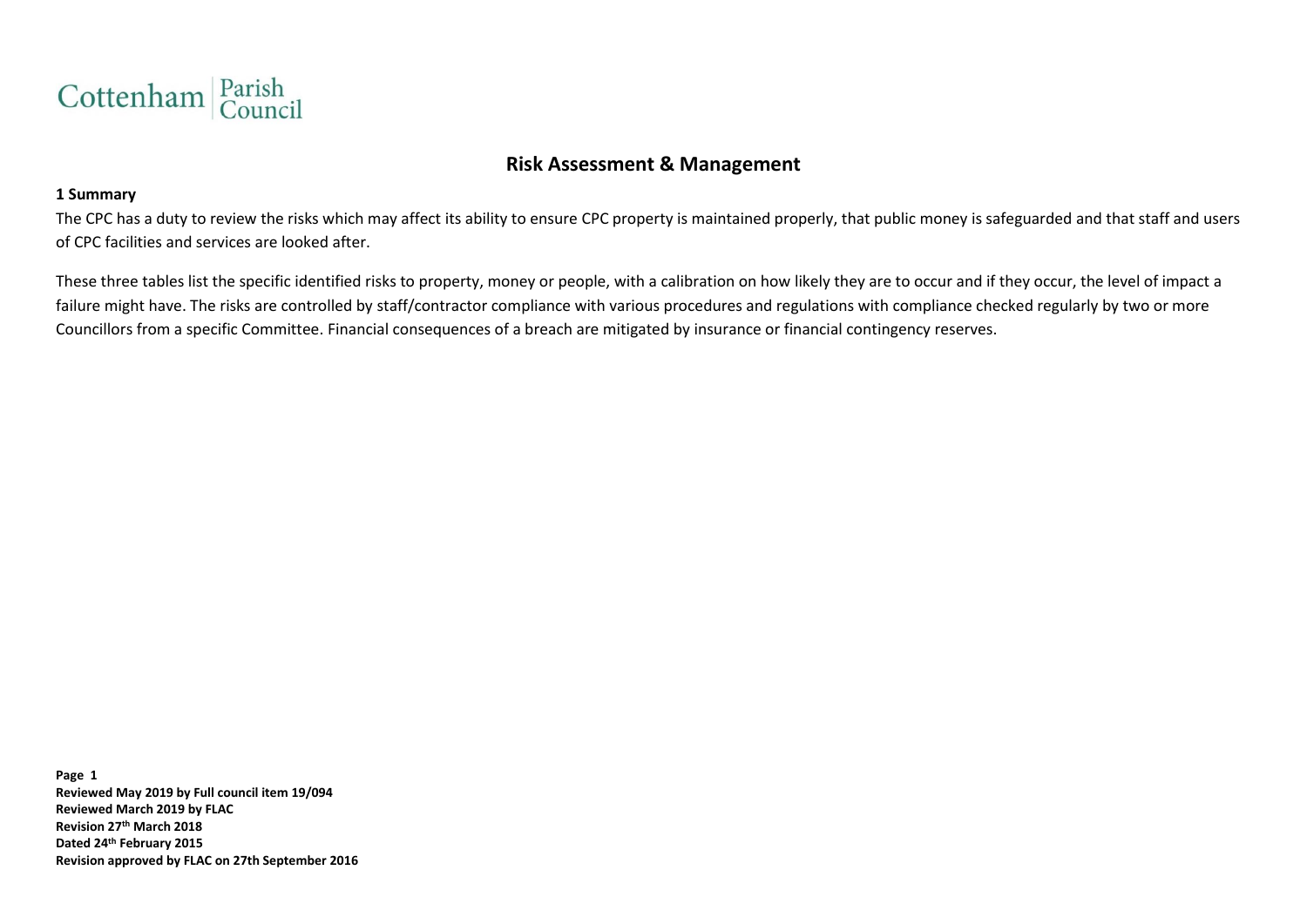### **2 CPC Property & Assets**

The CPC must ensure that all our facilities, including Village Hall, Play Grounds, Recreation Grounds, Bowling Green, Football Fields, Cricket Grounds, Tennis Courts and Parks are safe and accessible for all.

| <b>Risk</b>      | <b>Risk</b><br>Level/Impact | <b>Risk Description</b>                                                                                                                                      | <b>Control Measures</b>                                                                                                                                                                                                                                                                                                                                   | <b>CPC Checks</b>                                                                                                                                                                                                                                                               | <b>Insurance / Reserve</b>                                                                                                                                                                                                                        | Deficiency                        | <b>Next</b><br><b>Review</b> |
|------------------|-----------------------------|--------------------------------------------------------------------------------------------------------------------------------------------------------------|-----------------------------------------------------------------------------------------------------------------------------------------------------------------------------------------------------------------------------------------------------------------------------------------------------------------------------------------------------------|---------------------------------------------------------------------------------------------------------------------------------------------------------------------------------------------------------------------------------------------------------------------------------|---------------------------------------------------------------------------------------------------------------------------------------------------------------------------------------------------------------------------------------------------|-----------------------------------|------------------------------|
| CPA1             | Low/High                    | Damage to CPC<br>buildings<br>(VH/CR, LB, LBX,<br>NCR, PA, SP, Shed,<br>Containers, Bus<br>Shelters, Lamps,<br>Pound, War Mem,<br>Monument,<br>Village Sign) | • Maintain Asset Register (Clerk)<br>• Ongoing maintenance of all CPC buildings<br>(Clerk/CALF)<br>• Annual inspection of boilers / safety<br>systems (Clerk/Contractor)<br>• Annual inspection of fire equipment<br>(Clerk/Contractor)<br>• Contracts with Users (Clerk)<br>· Use of qualified tradesmen (Clerk)<br>• Log of issues / complaints (Clerk) | • Health & Safety Policy (FLAC)<br>• Annual review of Asset register and<br>specific risks to each asset (FLAC)<br>• Annual pre-budget review of<br>maintenance plan (CALF)<br>• Annual review of hirer contracts<br>(CALF)<br>• Monthly review of issues / complaints<br>(CPC) | · Buildings Insurance<br>£1720K<br>$\bullet$ VH/CR - £494K<br>$\bullet$ LB - £524K<br>$\bullet$ Shed - £3K<br>• Containers - £4K<br>$\bullet$ NCR - £672K<br>$\bullet$ SP - £76K<br>• Memorial - £67K<br>• Monument - £4K<br>• Pound walls - £34K | $\bullet$                         |                              |
| CPA <sub>2</sub> | Medium/<br>Medium           | Damage to CPC<br>property<br>(Rec Equipment,<br>Play Area Kit,<br>Office Kit, Dog<br>Bins)                                                                   | • Compliance with FR 13 and 14 (Clerk)<br>• Up-to-date Asset Register (Clerk)<br>• Ongoing maintenance of all CPC equipment<br>/ signage (Clerk/Contractor)<br>• Appropriate agreements for ad-hoc, event<br>and block bookings (Clerk)<br>· Use of qualified tradesmen (Clerk)<br>• Log of issues / complaints (Clerk)                                   | • Health & Safety Policy (FLAC)<br>• Annual review of Asset register and<br>specific risks to each asset (FLAC)<br>• Monthly inspection of Play/SP areas<br>(CALF)<br>• Monthly review of issues / complaints<br>(CPC)<br>• Annual review of hirer contracts<br>(CALF)          | • Property Insurance £270K<br>• Play Kit - £73K<br>• Office Kit - £3K<br>· Bus Shelters - £13K<br>• Benches - £3K<br>$\bullet$ Dog Bins - £250<br>• Village Sign - £5K<br>$\bullet$                                                               | $\bullet$                         |                              |
| CPA3             | Low/Medium                  | Breach of s106<br>agreement<br>(Admin)                                                                                                                       | · S106 register identifying ongoing CPC<br>liabilities (Clerk)                                                                                                                                                                                                                                                                                            | • Annual update/review of s106<br>liabilities and reserves (RFO/FLAC)                                                                                                                                                                                                           | · Maintenance<br>• General Reserve                                                                                                                                                                                                                |                                   |                              |
| CPA4             | Medium/Low                  | Failure of<br>computer-related<br>hardware (Admin)                                                                                                           | • Anti-virus protection<br>• Clerk/RFO authorised for emergency<br>replacement                                                                                                                                                                                                                                                                            | • Annual review of provision (FLAC)                                                                                                                                                                                                                                             | • Office Equipment £5K                                                                                                                                                                                                                            |                                   |                              |
| CPA5             | Low/Low                     | Failure of<br>computer<br>software (Admin)                                                                                                                   | • Service Level agreement with local<br>technician                                                                                                                                                                                                                                                                                                        | • Annual review of provision (FLAC)                                                                                                                                                                                                                                             | • General Reserve                                                                                                                                                                                                                                 | . No SLA but effective<br>support |                              |

**Page 2 Reviewed May 2019 by Full council item 19/094 Reviewed March 2019 by FLAC Revision 27th March 2018 Dated 24th February 2015 Revision approved by FLAC on 27th September 2016**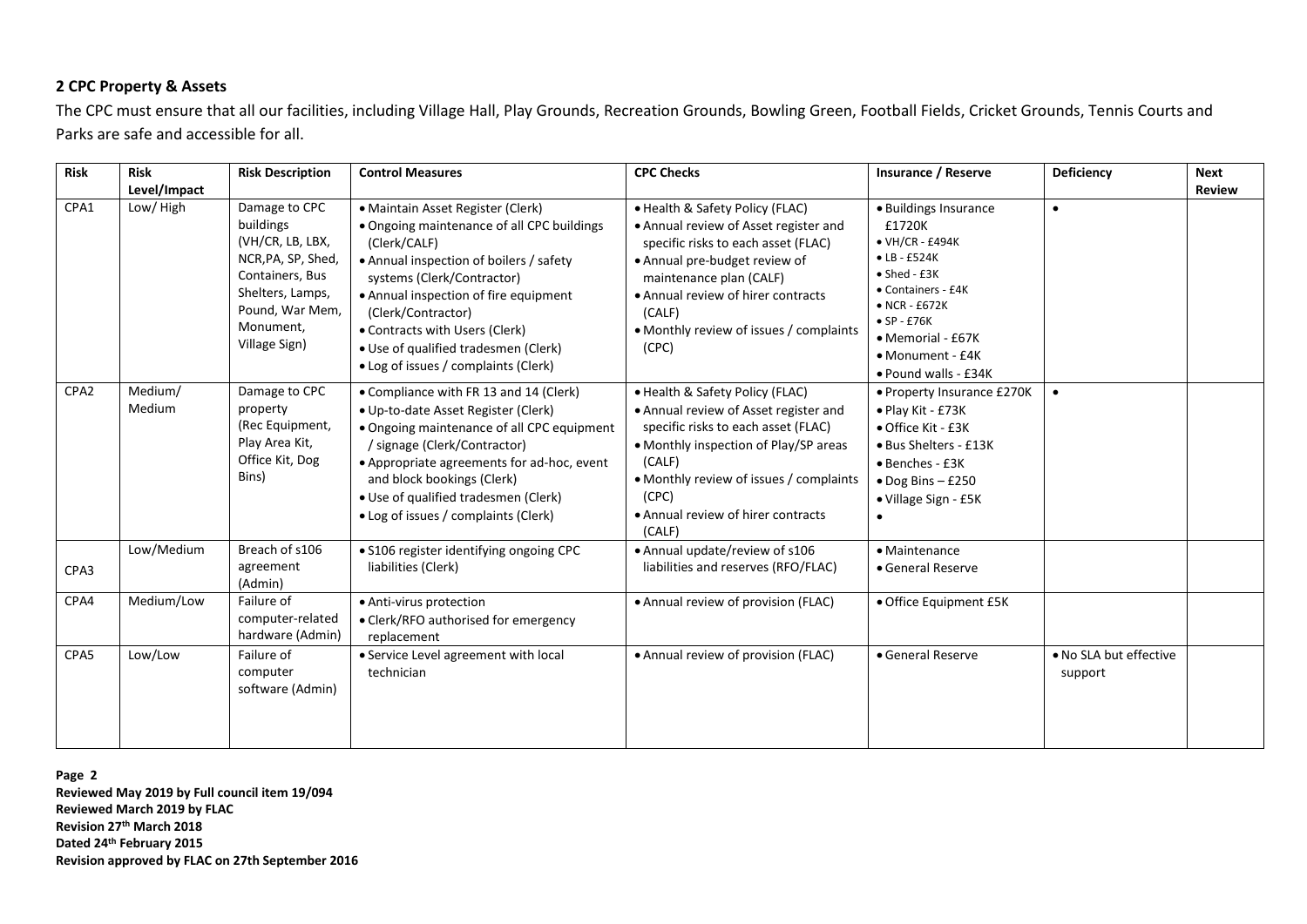| Risk  | <b>Risk</b><br>Level/Impact | <b>Risk Description</b>                               | <b>Control Measures</b>                                                                                                                                                                  | <b>CPC Checks</b>                                                                                                                        | <b>Insurance / Reserve</b> | <b>Deficiency</b>                        | <b>Next</b><br><b>Review</b> |
|-------|-----------------------------|-------------------------------------------------------|------------------------------------------------------------------------------------------------------------------------------------------------------------------------------------------|------------------------------------------------------------------------------------------------------------------------------------------|----------------------------|------------------------------------------|------------------------------|
| CPA6  | Low/Medium                  | Loss of CPC data<br>(Admin)                           | · Password-enabled systems<br>· Passwords change quarterly<br>. Procs for handling confidential data (Clerk)<br>• Encryption of sensitive data<br>. Daily back-ups by both Clerk and RFO | • Annual review of Data Protection<br>registration (FLAC)<br>• Annual review of arrangements<br>(FLAC)<br>• Acceptable Use Policy (FLAC) | • General Reserve          | $\bullet$                                |                              |
| CPA7  | Medium/Mediu<br>m           | Loss of CPC<br>contracts / deeds<br>/ records (Admin) | · Office / filing cabinet security (Clerk/RFO)<br>• Fire safe for key documents (Clerk)                                                                                                  | • Annual review of retention and<br>storage policy (FLAC)                                                                                | • General Reserve          |                                          |                              |
| CPA8  | Low/Medium                  | Failure of website<br>(Admin)                         | • Reputable hosting company (Clerk)<br>• Monthly content back-up (Clerk)                                                                                                                 | • Annual review of arrangements<br>(FLAC)                                                                                                | • General Reserve          |                                          |                              |
| CPA9  | Low/Low                     | Lost Keys<br>(LB/PO/VH/NCR)                           | · User contracts (Clerk)<br>· Log of key holders (Clerk)                                                                                                                                 | · Quarterly review of issues (CPC)<br>• Annual review of hirer contracts<br>(CALF)                                                       | · Insurance                | • Keyholder log to be<br>updated         |                              |
| CPA10 | Low/Low                     | Kitchens<br>(VH/NCR)                                  | · User contracts (Clerk)<br>• Weekly check for damage (Users)<br>• Log of issues / complaints (Clerk)                                                                                    | . Quarterly review of issues (CPC)<br>• Annual review of hirer contracts<br>(CALF)                                                       | · Insurance                | $\bullet$                                |                              |
| CPA11 | Low/Low                     | Floors, lockers,<br>benches etc<br>(LB/VH/CR/NCR)     | · User contracts (Clerk)<br>• Weekly check for damage (Users)<br>• Log of issues / complaints (Clerk)                                                                                    | . Quarterly review of issues (CPC)<br>• Annual review of hirer contracts<br>(CALF)                                                       | · Insurance                | $\bullet$                                |                              |
| CPA12 | Low/Low                     | Heating / Lighting<br>(LB/VH/CR/NCR)                  | · User contracts (Clerk)<br>. Weekly check for function (Users)<br>• Log of issues / complaints (Clerk)                                                                                  | · Quarterly review of issues (CPC)<br>• Annual review of hirer contracts<br>(CALF)                                                       | $\bullet$ Insurance        | $\bullet$                                |                              |
| CPA13 | Low/High                    | <b>Fire Appliances</b>                                | . Weekly check for presence (Clerk)<br>• Annual fire inspection (Clerk)<br>• Log of issues / complaints (Clerk)                                                                          | • Monthly review of issues / complaints<br>(CPC)                                                                                         | · Insurance                | $\bullet$                                |                              |
| CPA14 | Low/Medium                  | First Aid Kits<br>(LB/VH/CR/NCR)                      | · User contracts (Clerk)<br>. Weekly check for presence (Clerk)<br>• Log of issues / complaints (Clerk)                                                                                  | · Quarterly review of issues (CPC)<br>• Annual review of hirer contracts<br>(CALF)                                                       | $\bullet$ Insurance        | $\bullet$                                |                              |
| CPA15 | Medium/Mediu<br>m           | Sinks/Toilets<br>(LB/VH/CR/NCR)                       | · User contracts (Clerk)<br>. Weekly check for function (Users)<br>• Log of issues / complaints (Clerk)                                                                                  | . Quarterly review of issues (CPC)<br>• Annual review of hirer contracts<br>(CALF)                                                       | $\bullet$ Insurance        | $\bullet$                                |                              |
| CPA16 | Low/Low                     | Roller shutters<br>(LB/VH/CR/NCR)                     | · User contracts (Clerk)<br>. Weekly check for function (Users)<br>• Log of issues / complaints (Clerk)                                                                                  | . Quarterly review of issues (CPC)<br>• Annual review of hirer contracts<br>(CALF)                                                       | $\bullet$ Insurance        | • Service contract<br>being put in place |                              |

**Page 3 Reviewed May 2019 by Full council item 19/094 Reviewed March 2019 by FLAC Revision 27th March 2018 Dated 24th February 2015 Revision approved by FLAC on 27th September 2016**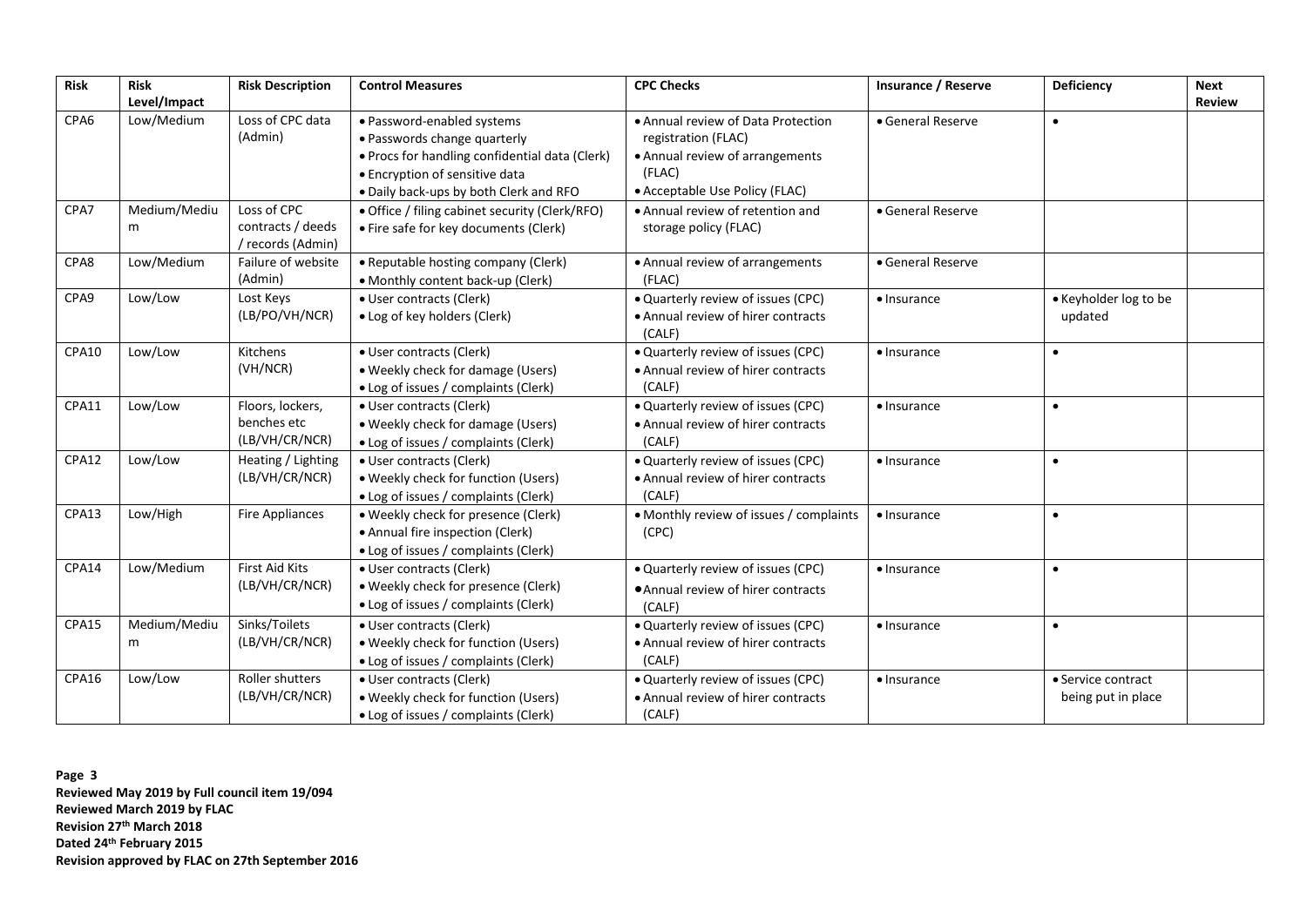| CPA17 | Low/Medium | Loss/misuse of<br>personal data<br>(GDPR) | • Purging of unnecessary data<br>• Review of procedures<br>• Councillor and Staff awareness | • Annual review of Data Protection<br>registration (FLAC)<br>• Annual review of arrangements | $\bullet$ General Reserve | $\bullet$ Recovery process<br>being reviewed |
|-------|------------|-------------------------------------------|---------------------------------------------------------------------------------------------|----------------------------------------------------------------------------------------------|---------------------------|----------------------------------------------|
|       |            |                                           | • Information permissions from clients                                                      | (FLAC)                                                                                       |                           |                                              |
|       |            |                                           |                                                                                             | • Acceptable Use Policy (FLAC)                                                               |                           |                                              |

**Page 4 Reviewed May 2019 by Full council item 19/094 Reviewed March 2019 by FLAC Revision 27th March 2018 Dated 24th February 2015 Revision approved by FLAC on 27th September 2016**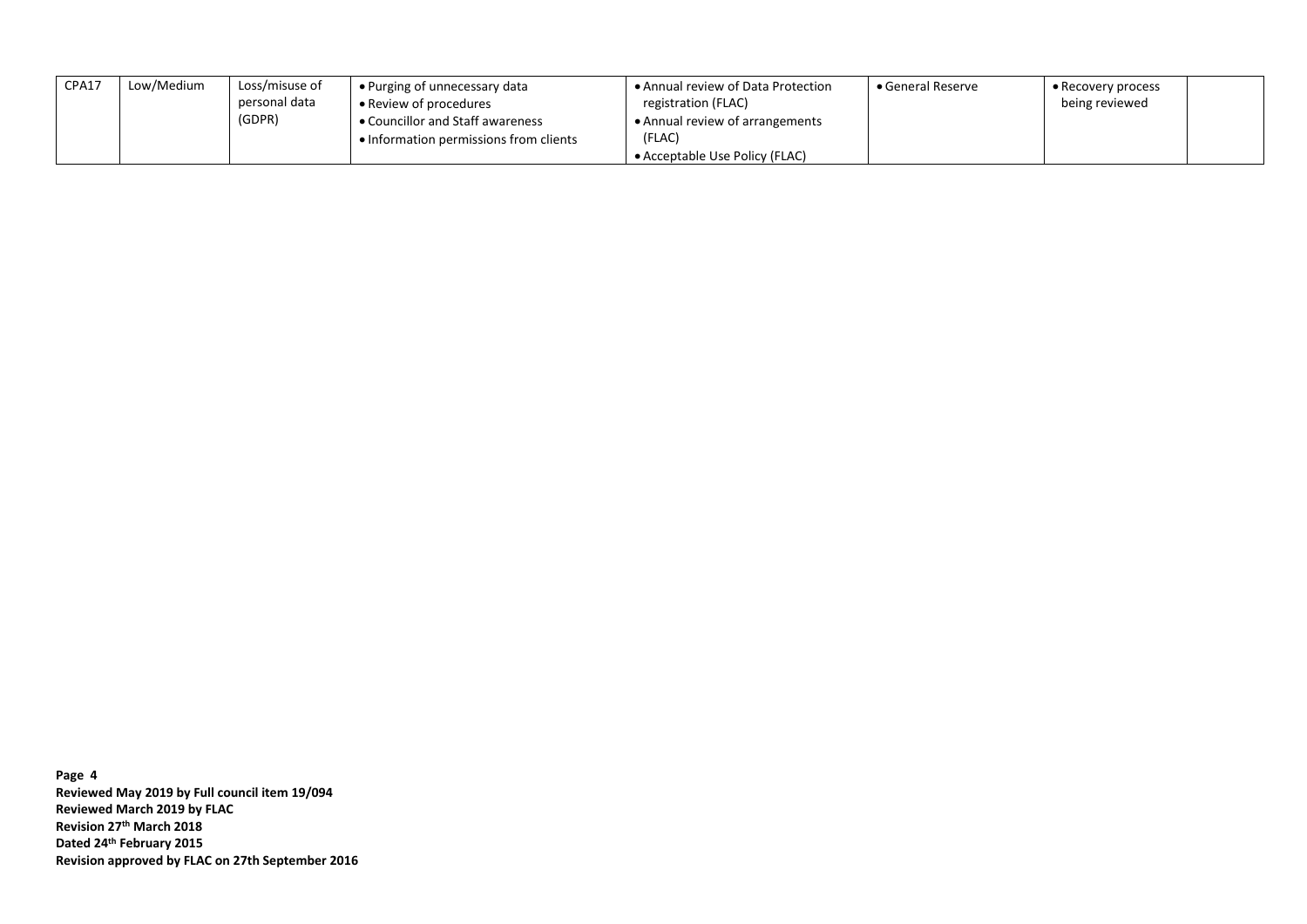## **3 Public Money**

The CPC has a duty to protect the public purse as the CPC is funded by a tax on its residents.

| <b>Risk</b>     | <b>Risk Level/Impact</b> | <b>Risk Description</b>                                             | <b>Control Measures</b>                                                                                                                                                              | <b>CPC Checks</b>                                                                                                                                                                                             | Insurance /<br>Reserve                                                         | Deficiency | <b>Next Review</b> |
|-----------------|--------------------------|---------------------------------------------------------------------|--------------------------------------------------------------------------------------------------------------------------------------------------------------------------------------|---------------------------------------------------------------------------------------------------------------------------------------------------------------------------------------------------------------|--------------------------------------------------------------------------------|------------|--------------------|
| PM1             | Low/Medium               | Adequacy of<br>precept and<br>financial controls                    | • Compliance with FR3 re Budget-setting<br>by FLAC/CPC<br>• Compliance with FR4 re Financial controls<br>(RFO)                                                                       | · Monthly bank reconciliation (FLAC)<br>• Quarterly budget v actual reports<br>(RFO/FLAC)<br>• Annual accounts review (CPC)<br>• Internal audit (CPC)<br>• External audit (CPC)                               | • General Reserve                                                              | $\bullet$  |                    |
| PM <sub>2</sub> | Low/Low                  | Adequacy of<br>accounting & audit                                   | • Compliance with FR2 (RFO)                                                                                                                                                          | • Quarterly accounts review<br>(RFO/FLAC)<br>• Annual accounts review (RFO/CPC)<br>• Internal audit (CPC)<br>• External audit (CPC)                                                                           | • General Reserve                                                              |            |                    |
| PM <sub>3</sub> | Low/Medium               | <b>Banking</b><br>arrangements                                      | • Compliance with FR6 (RFO)<br>• Dual-key signatures (FLAC2)                                                                                                                         | . Quarterly reports to FLAC/CPC<br>• Annual internal audit (CPC)<br>• Annual external audit (CPC)                                                                                                             | • General Reserve                                                              |            |                    |
| PM4             | Medium/Medium            | Failure to charge<br>output VAT /<br>recover allowable<br>input VAT | • Compliance with FR9 (RFO)<br>• Monthly VAT returns to HMRC<br>• RFO Training in VAT/taxation                                                                                       | • Quarterly review (RFO/FLAC)<br>· Annual internal audit (CPC)<br>• Annual external audit (CPC)                                                                                                               | • General Reserve                                                              |            |                    |
| PM <sub>5</sub> | Low/Medium               | Serious loss of<br>income                                           | • Compliance with FR9 (RFO)<br>• "Front-loaded" timing of precept<br>payments<br>. Prompt claiming of grants, moneys due<br>(RFO)<br>• Statutory financial reserve of 25%<br>precept | • Reserve set during budgeting (FLAC)<br>• Projected income reviewed quarterly<br>(RFO/FLAC)                                                                                                                  | • Conservative<br>financial reserve<br>of 50% non-<br>discretionary<br>expense |            |                    |
| PM <sub>6</sub> | Low/High                 | <b>Bank failure</b>                                                 | • Compliance with FR8 (RFO)<br>• Use of multiple accounts (RFO)<br>• Limited (<25% of assets) exposure to any<br>one Bank or Building Society (RFO)                                  | • Investment Policy (FLAC)<br>• Use of multiple accounts (RFO)<br>• Limited long-term exposure to any<br>one Bank or Building Society (RFO)<br>· Annual internal audit (CPC)<br>• Annual external audit (CPC) | • Annual review<br>of arrangements<br>(FLAC)                                   | $\bullet$  |                    |

**Page 5 Reviewed May 2019 by Full council item 19/094 Reviewed March 2019 by FLAC Revision 27th March 2018 Dated 24th February 2015 Revision approved by FLAC on 27th September 2016**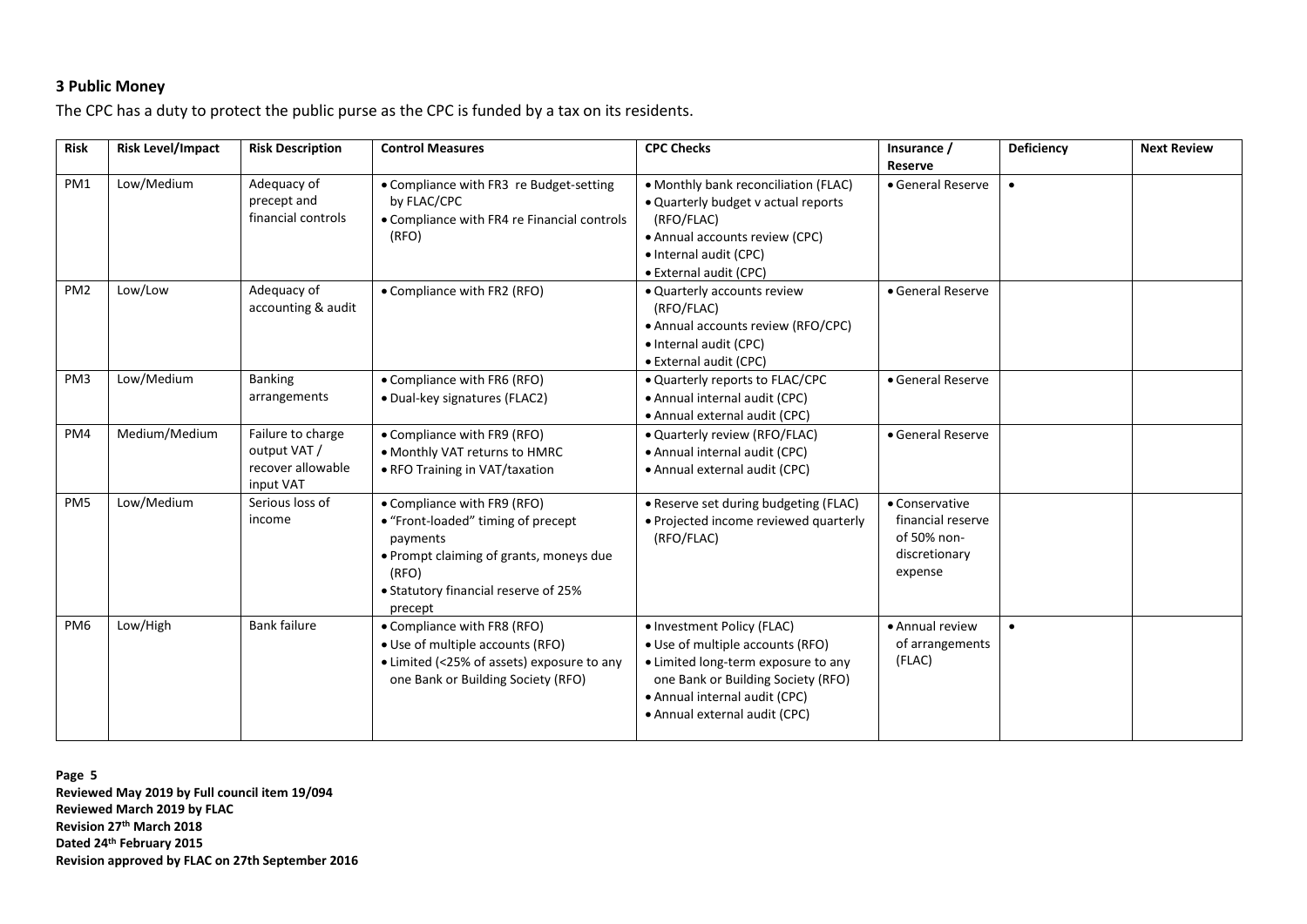| <b>Risk</b> | <b>Risk Level/Impact</b> | <b>Risk Description</b>                                        | <b>Control Measures</b>                                                                                                                                                                                               | <b>CPC Checks</b>                                                                                                                                                                                                                   | Insurance /<br>Reserve                                                                        | Deficiency | <b>Next Review</b> |
|-------------|--------------------------|----------------------------------------------------------------|-----------------------------------------------------------------------------------------------------------------------------------------------------------------------------------------------------------------------|-------------------------------------------------------------------------------------------------------------------------------------------------------------------------------------------------------------------------------------|-----------------------------------------------------------------------------------------------|------------|--------------------|
| PM7         | Low/Medium               | <b>Financial loss</b><br>through theft or<br>dishonesty        | • Employee and Member Fidelity<br>guarantee (RFO)<br>• Procedural compliance with Financial<br><b>Regulations (RFO)</b>                                                                                               | • Checks (FLAC/HR) on Job Applicants<br>· Dual-signature authorisation (FLAC)<br>• Monthly Bank reconciliations by non-<br>signatory (FLAC)<br>• Annual Staff Reviews (FLAC/HR)<br>· Internal audit (CPC)<br>• External audit (CPC) | • Fidelity<br>Guarantee £1M<br>• Money Non-<br>negotiable<br>£250K                            |            |                    |
| PM8         | Medium/Low               | Financial<br>commitments<br>outside legal duties<br>and powers | • Procedural compliance with legal "duties<br>and powers" (Clerk/RFO at meetings)                                                                                                                                     | • Minutes review (Committee / CPC)<br>• Training of CPC and Officers (Clerk)<br>· Internal audit (CPC)<br>· External audit (CPC)                                                                                                    | • Review Duties<br>and Powers list<br>(FLAC)<br>• Report all<br>business<br>activities to CPC |            |                    |
| PM9         | Medium/Low               | Proper use of funds<br>granted under s137                      | • Compliance with FR16 (RFO)<br>• Procedural compliance with application<br>procedure (RFO)                                                                                                                           | • Training of CPC and Officers (Clerk)<br>• Internal audit (CPC)<br>· External audit (CPC)                                                                                                                                          |                                                                                               |            |                    |
| <b>PM10</b> | Low/Low                  | Inadequate control<br>of services<br>contracts                 | • Compliance with FR10 and FR11 (RFO)<br>. Three quotations / estimates according to<br>value etc (Clerk)<br>• Supply verification (RFO)                                                                              | • Pre-authorisation of commitment by<br><b>CPC / Committee</b><br>· Post-supply payment authorisation by<br><b>CPC</b><br>· Internal audit (CPC)<br>· External audit (CPC)                                                          |                                                                                               |            |                    |
| <b>PM11</b> | Low/Medium               | Capital Project<br>over-run                                    | • Compliance with FR10 and FR11 (RFO)<br>• Procedural compliance with Financial<br>Regulations<br>• Technical Compliance with JCT Contracts<br>· Behavioural compliance by use of<br>qualified Contract Administrator | . Project oversight by CALF/FLAC WG<br>and CPC                                                                                                                                                                                      | • Commercial<br>Legal Protection<br>£100K                                                     |            |                    |
| <b>PM12</b> | Low/Low                  | Inadequate control<br>of annually-<br>negotiated<br>contracts  | • Compliance with FR10 and FR11 (RFO)<br>. Three quotations / estimates according to<br>value etc                                                                                                                     | • Pre-authorisation of commitment by<br><b>CPC Committee</b><br>· Supply verification by Clerk<br>· Post-supply payment authorisation by<br><b>CPC</b><br>· Internal audit (CPC)<br><b>• External audit (CPC)</b>                   | <b>General Reserve</b>                                                                        |            |                    |

**Page 6**

**Reviewed May 2019 by Full council item 19/094 Reviewed March 2019 by FLAC Revision 27th March 2018 Dated 24th February 2015 Revision approved by FLAC on 27th September 2016**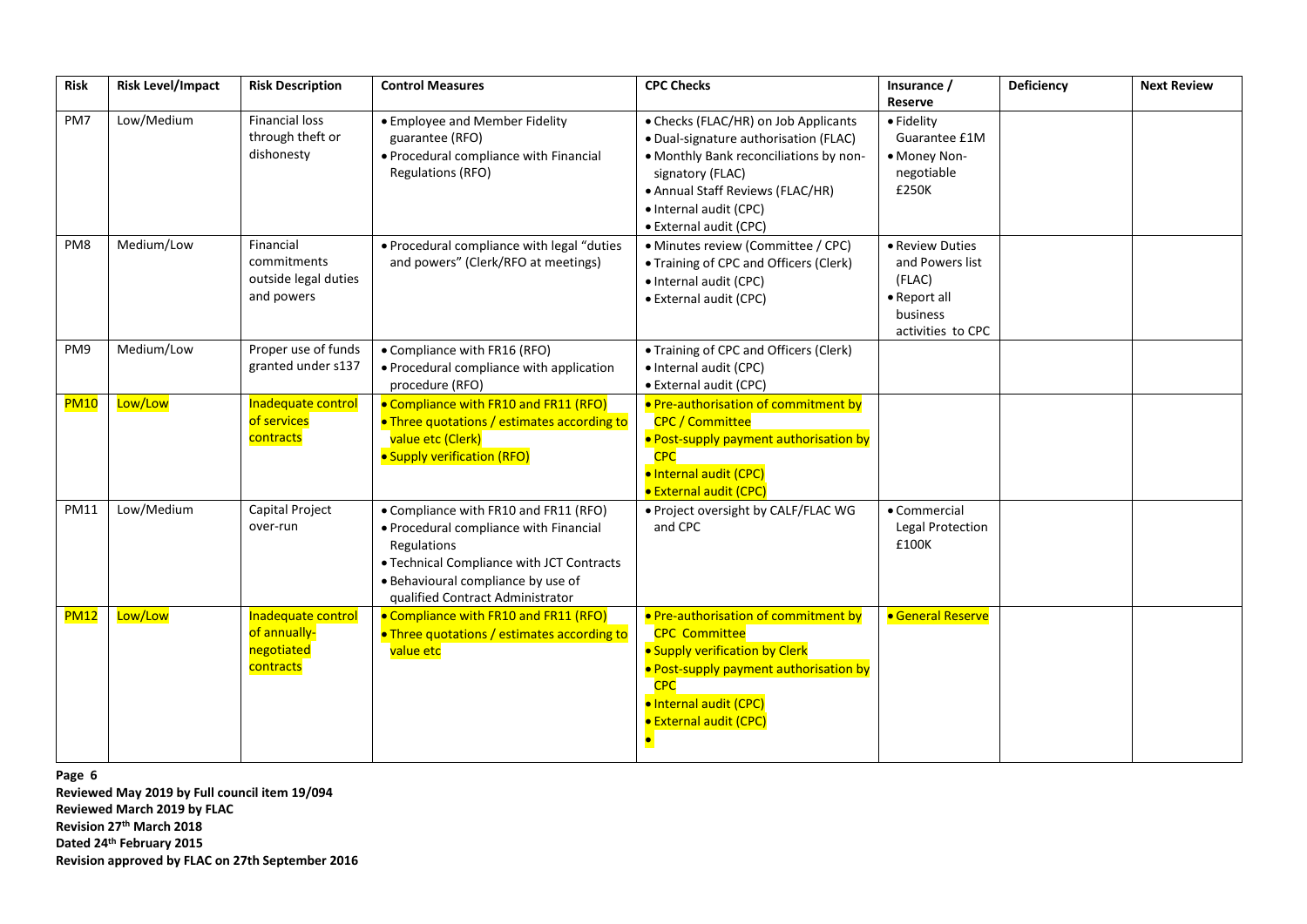| <b>Risk</b> | <b>Risk Level/Impact</b> | <b>Risk Description</b>                                                            | <b>Control Measures</b>                                                                                    | <b>CPC Checks</b>                                                                                                                                                                                                                               | Insurance /<br>Reserve   | Deficiency | <b>Next Review</b> |
|-------------|--------------------------|------------------------------------------------------------------------------------|------------------------------------------------------------------------------------------------------------|-------------------------------------------------------------------------------------------------------------------------------------------------------------------------------------------------------------------------------------------------|--------------------------|------------|--------------------|
| <b>PM13</b> | Low/Low                  | Inadequate control<br>of non-capital<br>procurements<br>below £500                 | • Compliance with FR10 and FR11 (RFO)<br>. Three estimates according to value etc<br>(Clerk)               | . Pre-authorisation of commitment by<br>CPC / Committee within delegated<br>budget<br>· Supply verification by Clerk<br>· Post-supply payment authorisation by<br><b>CPC</b><br>· Internal audit (CPC)<br><b>• External audit (CPC)</b>         | <b>• General Reserve</b> |            |                    |
| <b>PM14</b> | Low/Low                  | Inadequate control<br>of emergency<br>procurements<br>below £3,000                 | • Compliance with FR4.5 (Clerk)<br><b>• Emergency agreed (Clerk/Chair)</b>                                 | • Pre-authorisation of commitment by<br><b>Clerk</b><br>· Supply verification by RFO<br>· Post-supply payment authorisation by<br><b>CPC</b><br>· Internal audit (CPC)<br><b>External audit (CPC)</b>                                           | <b>General Reserve</b>   |            |                    |
| <b>PM15</b> | Low/Low                  | Inadequate control<br>of non-capital<br>procurements<br>between £500 and<br>£3,000 | • Compliance with FR10 and FR11 (RFO)<br>. Three quotations / estimates for review<br>by Committee (Clerk) | • Pre-authorisation of commitment by<br><b>CPC</b> Committee within delegated<br>budget<br>· Supply verification by Clerk<br>· Post-supply payment authorisation by<br><b>CPC</b><br>· Internal audit (CPC)<br>· External audit (CPC)           | <b>General Reserve</b>   |            |                    |
| <b>PM15</b> | Low/Low                  | Inadequate control<br>of procurements<br>between £3,000<br>and £25,000             | • Compliance with FR10 and FR11 (RFO)<br>. Three quotations for review by Council<br>(Clerk)               | . Pre-authorisation of commitment by<br><b>CPC on Committee report endorsed</b><br>by FLAC<br>· Supply verification by Clerk<br>· Post-supply payment authorisation by<br><b>CPC</b><br>· Internal audit (CPC)<br><b>• External audit (CPC)</b> | <b>• General Reserve</b> |            |                    |

**Page 7**

**Reviewed May 2019 by Full council item 19/094 Reviewed March 2019 by FLAC Revision 27th March 2018 Dated 24th February 2015 Revision approved by FLAC on 27th September 2016**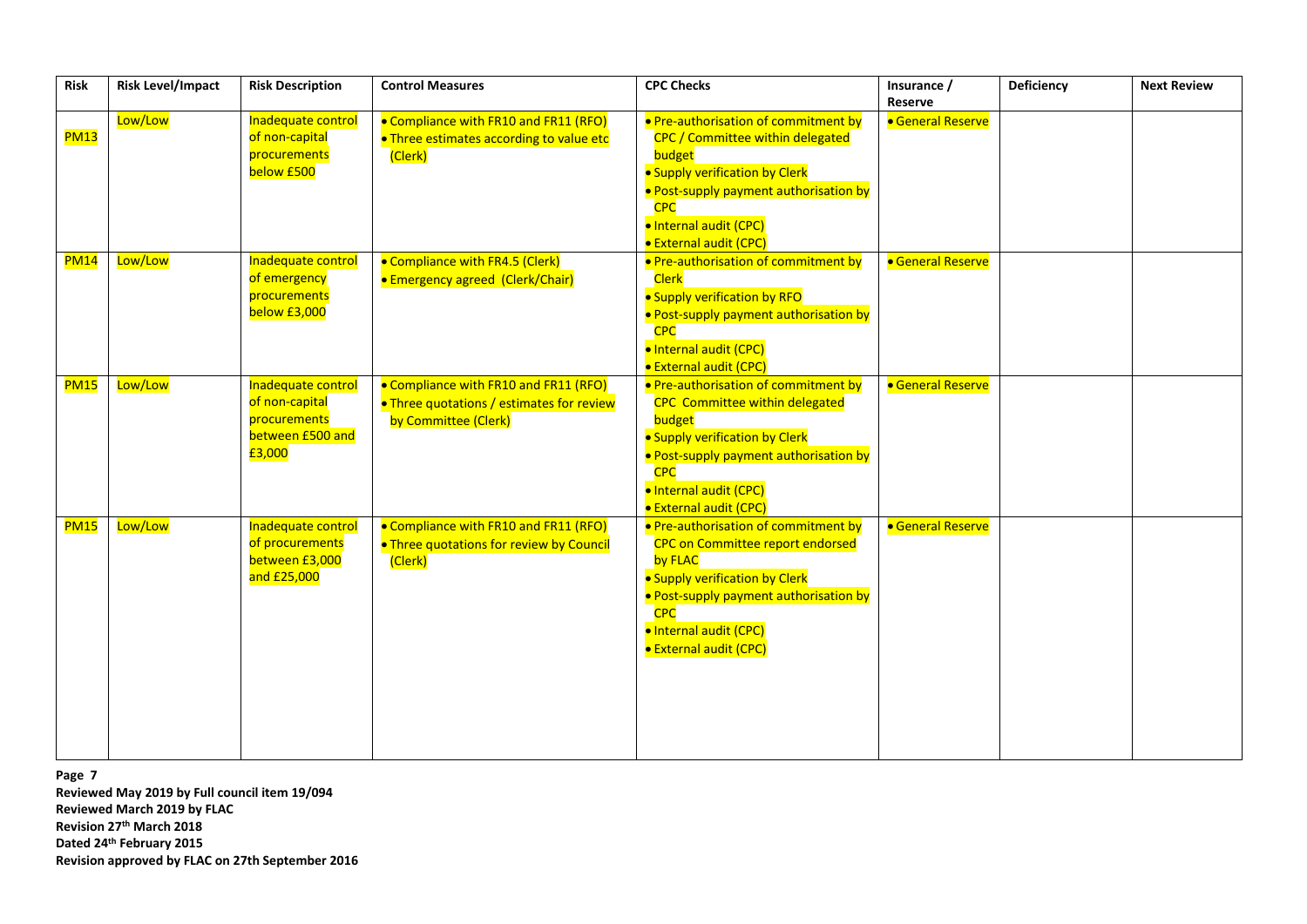| <b>Risk</b> | <b>Risk Level/Impact</b> | <b>Risk Description</b>                                               | <b>Control Measures</b>                                                                                                                                                          | <b>CPC Checks</b>                                                                                                                                                                                                                                  | Insurance /<br>Reserve                                                                       | Deficiency | <b>Next Review</b> |
|-------------|--------------------------|-----------------------------------------------------------------------|----------------------------------------------------------------------------------------------------------------------------------------------------------------------------------|----------------------------------------------------------------------------------------------------------------------------------------------------------------------------------------------------------------------------------------------------|----------------------------------------------------------------------------------------------|------------|--------------------|
| <b>PM16</b> | Low/Low                  | Inadequate control<br>of non-capital<br>procurements<br>above £25,000 | • Compliance with FR10 and FR11 (RFO)<br><b>• Formal tender process involving</b><br>advertising for expressions of interest<br>and sealed bids and tender report<br>(Clerk/FLA) | • Pre-authorisation of commitment by<br><b>CPC on Committee report endorsed</b><br>by FLAC<br>· Supply verification by Clerk/FLAC<br>· Post-supply payment authorisation by<br><b>CPC</b><br>· Internal audit (CPC)<br><b>External audit (CPC)</b> | <b>• General Reserve</b>                                                                     |            |                    |
| <b>PM17</b> | Low/Low                  | Loss of cash in<br>premises or in<br>transit                          | • Compliance with FR9 (RFO)<br>• Procedural compliance with Financial<br>Regulations                                                                                             | • Annual review of arrangements<br>(FLAC)<br>• Internal audit (CPC)<br>• External audit (CPC)                                                                                                                                                      | · Negotiable<br>Money $-$<br>Premises £1K<br>• Negotiable<br>Money $-$ Any<br>Other Loss £1K |            |                    |
| <b>PM18</b> | Low/Low                  | Compliance with<br>borrowing<br>legislation                           | • Compliance with FR8 (RFO)<br>• Procedural compliance with SOs and FRs                                                                                                          | • CPC approval with cross-check by<br>NALC/CAPALC<br>• Internal audit (CPC)<br>• External audit (CPC)                                                                                                                                              | • Check SOs / FRs<br>(RFO / CPC)                                                             |            |                    |
| <b>PM19</b> | Low/Medium               | Compliance with<br>risk and insurance<br>requirements                 | • Compliance with FR15 /17 (RFO/FLAC)                                                                                                                                            | • Annual review of risks<br>insurances/reserves (FLAC)<br>• Internal audit (CPC)<br>• External audit (CPC)                                                                                                                                         | • General Reserve                                                                            |            |                    |
| <b>PM20</b> | Low/Medium               | Insurer failure                                                       | • Use of UK FCA/PRA-regulated insurers<br>(RFO)                                                                                                                                  | • Annual review of arrangements<br>(FLAC)                                                                                                                                                                                                          | $\bullet$ Reserve >25%<br>precept                                                            |            |                    |

**Page 8 Reviewed May 2019 by Full council item 19/094 Reviewed March 2019 by FLAC Revision 27th March 2018 Dated 24th February 2015 Revision approved by FLAC on 27th September 2016**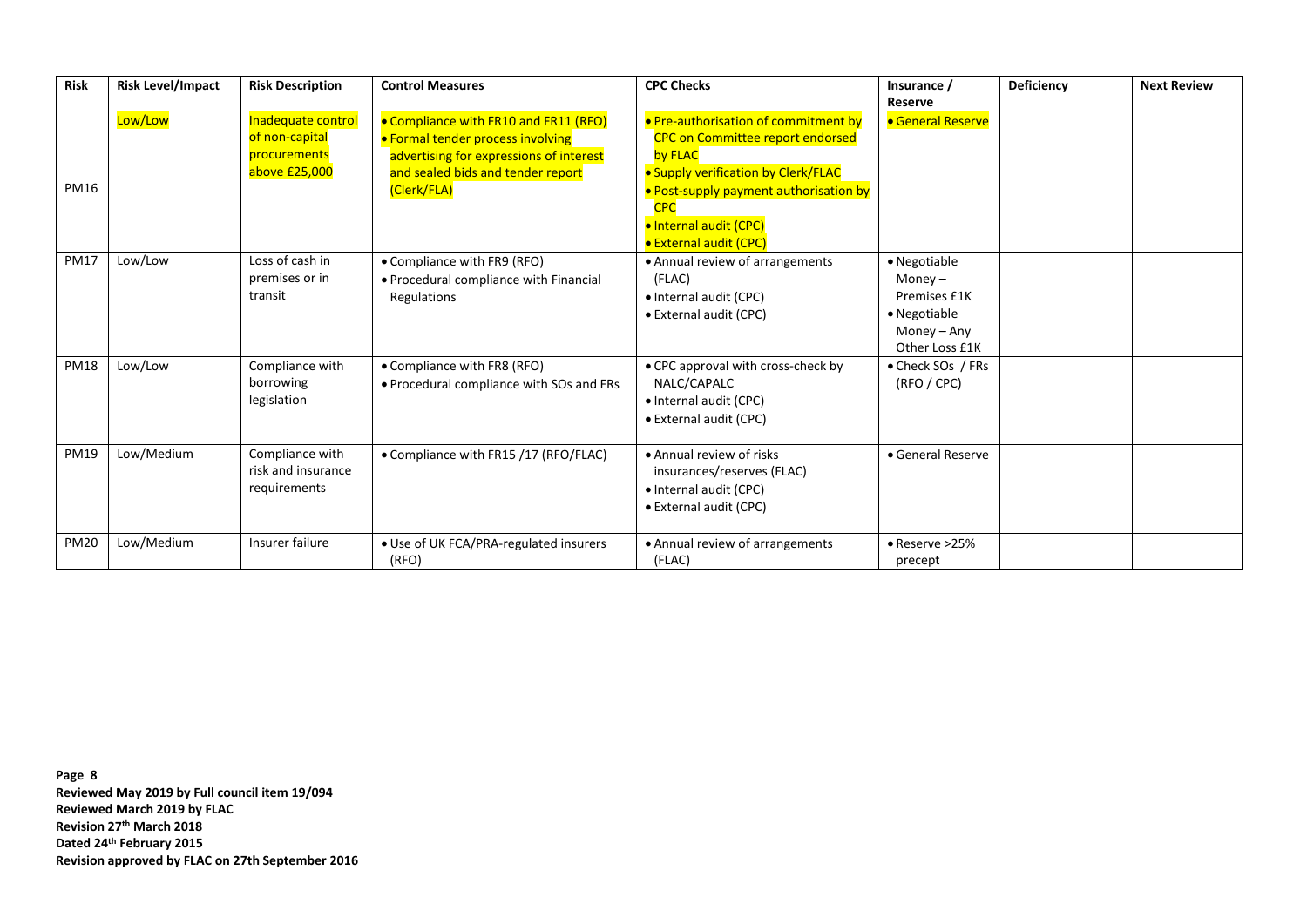## **4 Staff, Contractors and the Public**

The CPC has a duty of care to staff and users of CPC property and assets.

| <b>Risk</b>      | <b>Risk Level/Impact</b> | <b>Risk Description</b>                                                           | <b>Control Measures</b>                                                                                                                                                                                                                                                                                                                                                                                                                                                                       | <b>CPC Checks</b>                                                                                                                                                                                                          | Insurance / Reserve                  | Deficiency | <b>Next Review</b> |
|------------------|--------------------------|-----------------------------------------------------------------------------------|-----------------------------------------------------------------------------------------------------------------------------------------------------------------------------------------------------------------------------------------------------------------------------------------------------------------------------------------------------------------------------------------------------------------------------------------------------------------------------------------------|----------------------------------------------------------------------------------------------------------------------------------------------------------------------------------------------------------------------------|--------------------------------------|------------|--------------------|
| SCP1             | Low/High                 | Injury to individuals<br>arising from service<br>delivery and/or<br>facility hire | · Daily check on safe storage of chemicals<br>(Users / Contractor)<br>. Regular inspection and maintenance of all<br>CPC buildings, equipment and signage<br>(Clerk)<br>• PAT Testing of portable electrical<br>appliances (Clerk)<br>• Ongoing maintenance of all CPC buildings<br>(Clerk)<br>• Annual inspection of boilers / safety<br>systems (Clerk)<br>• Annual inspection of fire equipment<br>(Clerk)<br>· Use of qualified tradesmen (Clerk)<br>• Log of issues / complaints (Clerk) | • Health & Safety Policy (FLAC)<br>• Annual review of maintenance plan<br>(CALF)<br>• Monthly inspection of Play areas<br>(CALF)<br>• Monthly review of issues / complaints<br>(Clerk/CPC)                                 | · Public Liability<br>Insurance £10M |            |                    |
| SCP <sub>2</sub> | Low/High                 | Damage to 3rd Party<br>property as a result<br>of service delivery                | . Regular inspection and maintenance of all<br>CPC buildings, equipment and signage<br>(Clerk)<br>• PAT Testing of portable electrical<br>appliances (Clerk)<br>· Up-to-date Asset Register (Clerk)<br>• Ongoing maintenance of all CPC buildings<br>(Clerk)<br>• Annual inspection of boilers / safety<br>systems (Clerk)<br>• Annual inspection of fire equipment<br>(Clerk)<br>• Use of qualified tradesmen (Clerk)<br>• Log of issues / complaints (Clerk)                                | • Health & Safety Policy (FLAC)<br>• Annual review of Asset register and<br>specific risks to each asset (FLAC)<br>• Annual review of maintenance plan<br>(CALF)<br>• Monthly review of issues / complaints<br>(Clerk/CPC) | · Public Liability<br>Insurance £10M |            |                    |

**Page 9 Reviewed May 2019 by Full council item 19/094 Reviewed March 2019 by FLAC Revision 27th March 2018 Dated 24th February 2015 Revision approved by FLAC on 27th September 2016**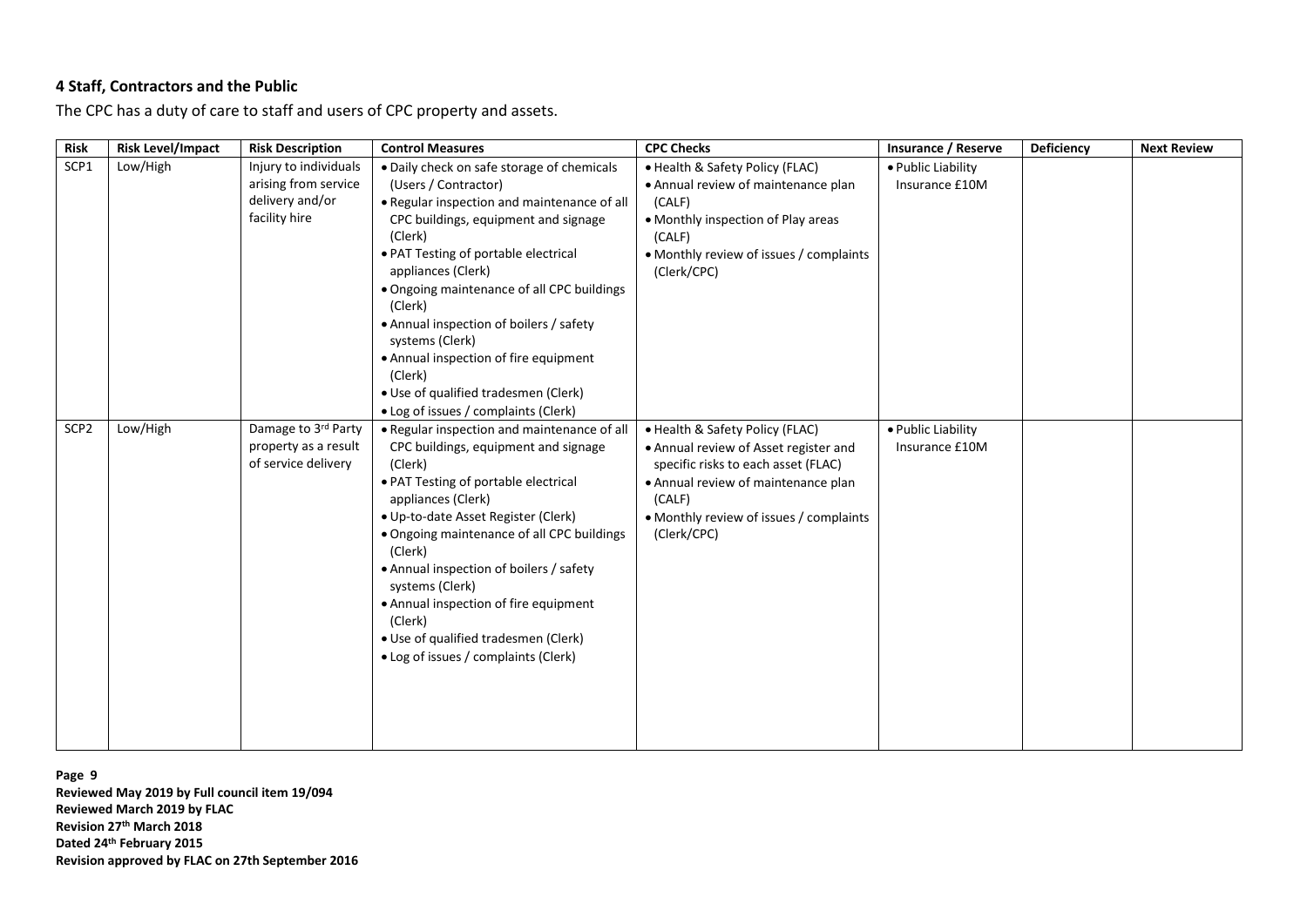| <b>Risk</b>      | <b>Risk Level/Impact</b> | <b>Risk Description</b>                 | <b>Control Measures</b>                                                         | <b>CPC Checks</b>                                | Insurance / Reserve     | Deficiency | <b>Next Review</b> |
|------------------|--------------------------|-----------------------------------------|---------------------------------------------------------------------------------|--------------------------------------------------|-------------------------|------------|--------------------|
| SCP3             | Low/High                 | Damage to 3rd Party                     | • Regular inspection and maintenance of all                                     | • Health & Safety Policy (FLAC)                  | · Hirers' Liability £5M |            |                    |
|                  |                          | property as a result                    | CPC buildings, equipment and signage                                            | • Annual review of Asset register and            |                         |            |                    |
|                  |                          | of facility hire                        | (Clerk)                                                                         | specific risks to each asset (FLAC)              |                         |            |                    |
|                  |                          |                                         | • PAT Testing of portable electrical<br>appliances (Clerk)                      | • Annual review of maintenance plan<br>(CALF)    |                         |            |                    |
|                  |                          |                                         | • Annual inspection of boilers / safety<br>systems (Clerk)                      | • Monthly review of issues / complaints<br>(CPC) |                         |            |                    |
|                  |                          |                                         | • Annual inspection of fire equipment<br>(Clerk)                                | • Monthly inspection of Play areas<br>(CALF)     |                         |            |                    |
|                  |                          |                                         | · Use of qualified tradesmen (Clerk)                                            | • Annual review of hirer contracts               |                         |            |                    |
|                  |                          |                                         | • Log of issues / complaints (Clerk)                                            | (CALF)                                           |                         |            |                    |
|                  |                          |                                         | • Contracts with Users (Clerk)                                                  |                                                  |                         |            |                    |
| SCP4             | Low/Low                  | Failure to ensure                       | · Minutes properly numbered with master                                         | • Minutes approved/signed at next                |                         |            |                    |
|                  |                          | timely and accurate<br>reporting of CPC | copy in safe keeping (Clerk)<br>• Draft minutes published per ToRs (Clerk)      | meeting (CPC)<br>· Internal audit (CPC)          |                         |            |                    |
|                  |                          | business in minutes                     |                                                                                 |                                                  |                         |            |                    |
|                  |                          |                                         |                                                                                 |                                                  |                         |            |                    |
|                  |                          |                                         |                                                                                 |                                                  |                         |            |                    |
| SCP5             | Medium/Medium            | Failure to respond                      | • Consultation documents presented at                                           | • Formal apologies tracked                       |                         |            |                    |
|                  |                          | to consultations,<br>including planning | next available Committee/CPC meeting                                            | (Councillors)                                    |                         |            |                    |
|                  |                          | applications                            | · Agreed response minuted (Clerk)<br>• Measures to minimise risk of non-quorate | • Responses reported to CPC and<br>minuted (CPC) |                         |            |                    |
|                  |                          |                                         | meetings (Clerk)                                                                |                                                  |                         |            |                    |
| SCP <sub>6</sub> | Low/Low                  | Failure to respond                      | · Agendas, reports, minutes published per                                       | · Ad-hoc Councillor inspection of                |                         |            |                    |
|                  |                          | to elector's rights of                  | ToRs on NBs, website, in library etc.                                           | library, NBs, website etc. (CPC)                 |                         |            |                    |
|                  |                          | document                                | (Clerk)                                                                         |                                                  |                         |            |                    |
|                  |                          | inspection                              | • End of Year accounts rights inspection                                        |                                                  |                         |            |                    |
|                  |                          |                                         | notified (RFO)<br>• Freedom of Information policy (Clerk)                       |                                                  |                         |            |                    |
| SCP7             | Low/Low                  | Failure to deliver                      | • Compliance of contract awards in line                                         | • FLAC/CPC oversee all contracts                 |                         |            |                    |
|                  |                          | CPC-supplied                            | with SOs/FRs (RFO)                                                              | • Review insurances before contract              |                         |            |                    |
|                  |                          | services                                | • Ensure Contractors have adequate                                              | award (RFO)                                      |                         |            |                    |
|                  |                          |                                         | insurances and operate within H&S policy                                        | • Remind contractors of H&S                      |                         |            |                    |
|                  |                          |                                         | (Clerk/RFO)                                                                     | obligations (Clerk)                              |                         |            |                    |
|                  |                          |                                         |                                                                                 | • Review SOs/FRs annually for legal              |                         |            |                    |
|                  |                          |                                         |                                                                                 | compliance (FLAC)                                |                         |            |                    |
|                  |                          |                                         |                                                                                 |                                                  |                         |            |                    |

**Page 10 Reviewed May 2019 by Full council item 19/094 Reviewed March 2019 by FLAC Revision 27th March 2018 Dated 24th February 2015 Revision approved by FLAC on 27th September 2016**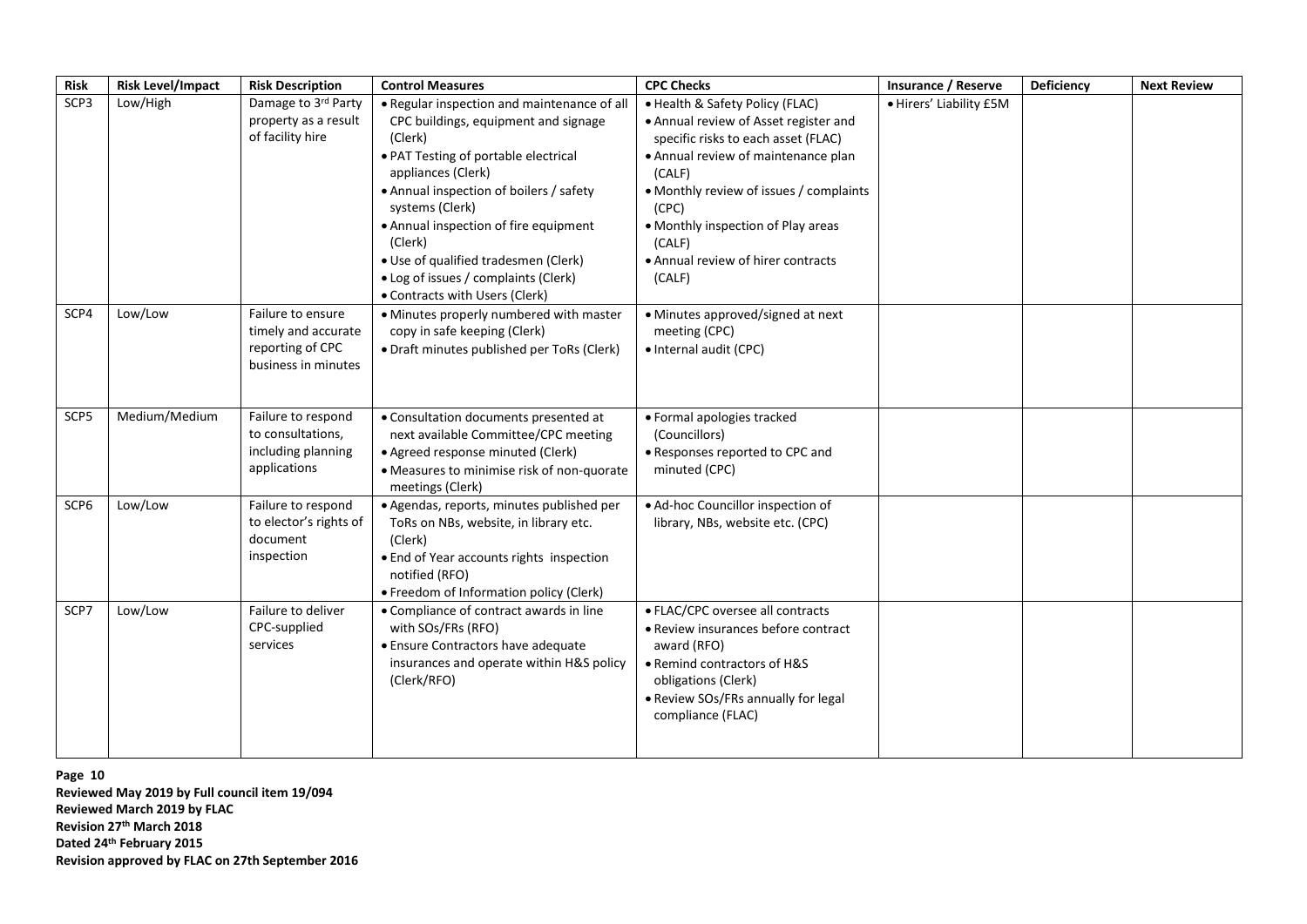| Risk         | <b>Risk Level/Impact</b> | <b>Risk Description</b>                                                | <b>Control Measures</b>                                                                                                                                                                                                                                                                            | <b>CPC Checks</b>                                                                                                           | Insurance / Reserve                                                             | Deficiency | <b>Next Review</b> |
|--------------|--------------------------|------------------------------------------------------------------------|----------------------------------------------------------------------------------------------------------------------------------------------------------------------------------------------------------------------------------------------------------------------------------------------------|-----------------------------------------------------------------------------------------------------------------------------|---------------------------------------------------------------------------------|------------|--------------------|
| SCP8         | Low/High                 | Personal accident /<br>assault to<br>Councillors or<br><b>Officers</b> | • Procedural compliance with Health &<br>Safety Policy (Clerk)<br>• Contracts and Job Descriptions supported<br>by provision of adequate training (Clerk)<br>• Annual check on insurance cover (RFO)                                                                                               | • Provide effective training for all<br>Councillors and Officers (Clerk)<br>• Annual check on insurance cover<br>(FLAC)     | • Employer's Liability<br>Insurance £10M<br>• Increased Cost of<br>Working £10K |            |                    |
| SCP9         | Medium/Medium            | Breach of<br>employment law                                            | • Compliance with FR7 (RFO)<br>• Procedural compliance with Employment<br>Law (Clerk)<br>• Procedural compliance with HMRC<br>regulations (RFO)<br>• Procedural compliance with Health &<br>Safety regulations (Clerk)<br>• Provide effective training for all<br>Councillors and Officers (Clerk) | • Monitor Training Provision (Standards<br>/ Personnel)                                                                     |                                                                                 |            |                    |
| <b>SCP10</b> | Low/Medium               | Complaints against<br><b>CPC or Officers</b>                           | • Procedural compliance with Standing<br>Orders and Committee Terms of<br>Reference (Clerk/RFO)<br>• Prompt publication of Agendas, Reports<br>and Minutes (Clerk/RFO)                                                                                                                             | • Proper conduct of CPC and<br>Committee meetings (Chairs /<br>Standards)<br>• Complaints Handling Procedure<br>(Standards) | · Officers Indemnity<br>£500K<br>• Libel and Slander<br>£250K                   |            |                    |
| <b>SCP11</b> | Low/Medium               | Complaints against<br>Councillor                                       | • Procedural compliance with Code of<br>Conduct (Councillors)                                                                                                                                                                                                                                      | • Complaints Handling Procedure (Clerk<br>/ Standards)                                                                      |                                                                                 |            |                    |
| SCP12        | Medium/Low               | Loss of Client<br>Contracts                                            | • Maintain facilities and services (Clerk)<br>• Monitor finances (RFO)                                                                                                                                                                                                                             | • 3-year forecast by CALF<br>• Annual review by CALF/FLAC                                                                   | • Reserve<br>>25%precept                                                        |            |                    |
| SCP13        | Low/High                 | Fire Appliances                                                        | • Weekly check for presence (Clerk)<br>• Annual fire inspection (Clerk)<br>• Log of issues / complaints (Clerk)                                                                                                                                                                                    | • Monthly review of issues / complaints<br>(CPC)                                                                            |                                                                                 |            |                    |
| <b>SCP14</b> | Low/Low                  | Cleanliness and<br>tidiness of premises                                | • Cleaning Contractors - daily/weekly clean<br>/ tidy-up<br>• Cleaning contractors - annual deep clean<br>• Hirers "leave as found + "duty of care"<br>• Users "leave as found" Log of issues /<br>complaints (Clerk)<br>• Weekly check (Clerk)<br>• Log of issues / complaints (Clerk)            | • Monthly review of issues / complaints<br>(CPC)                                                                            |                                                                                 |            |                    |

**Page 11**

**Reviewed May 2019 by Full council item 19/094 Reviewed March 2019 by FLAC Revision 27th March 2018 Dated 24th February 2015 Revision approved by FLAC on 27th September 2016**